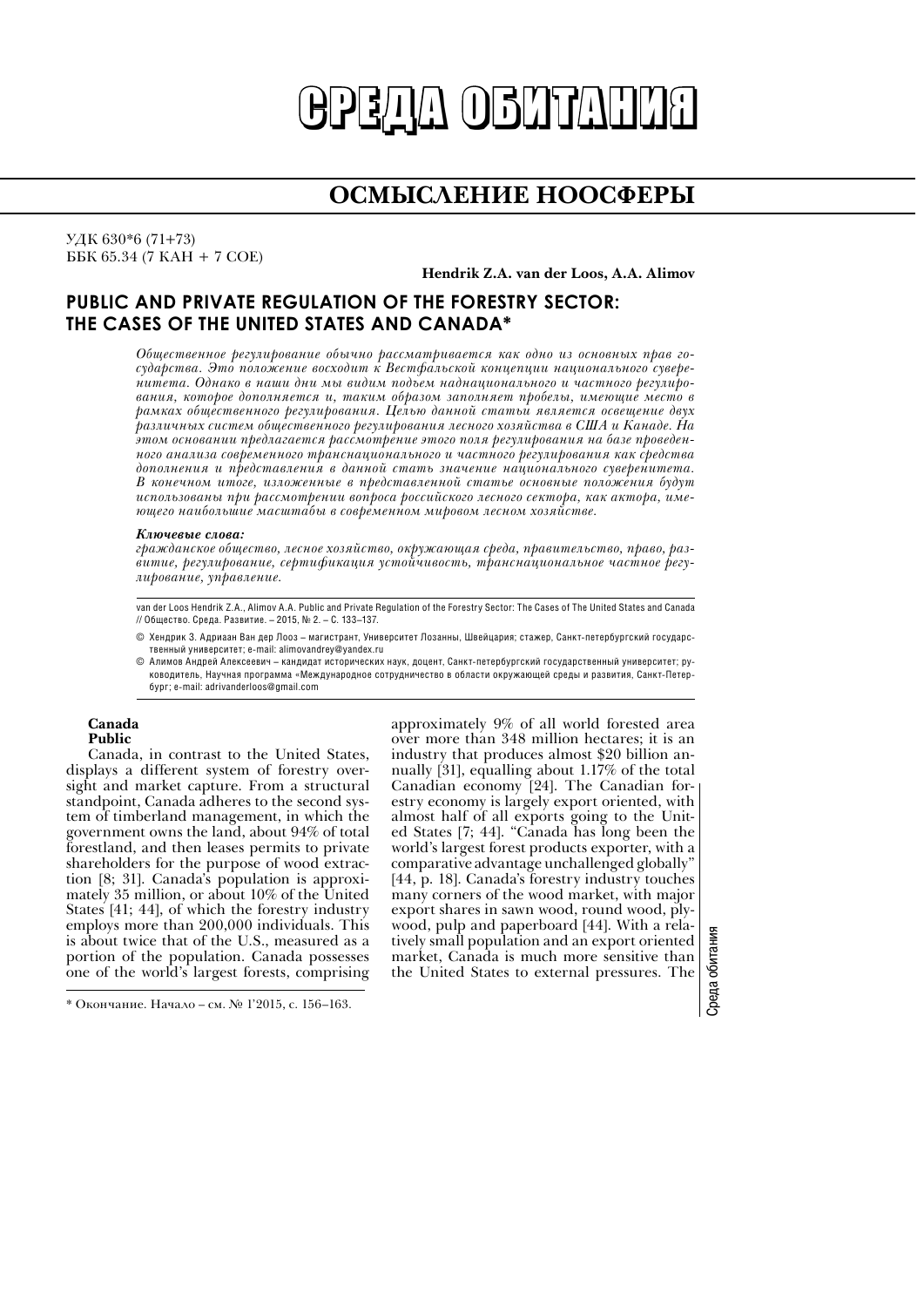**134** Canadian market is strongly cyclical because of its larger dependence on the growth of foreign construction markets [44].

Since the federal and provincial governments own the majority of timberland, [8] public oversight is able to implement stricter sustainability requirements. To this effect, under the sustainable forest management laws, "All forests harvested on public lands must be regenerated" [31, p. 1]. Additional policies must also be taken into consideration, including the respect for biodiversity and aboriginal peoples [32]. This has also helped limit and prevent illegal logging. Public initiatives mandating sustainable logging practices have helped foster an atmosphere of environmental consciousness and awareness. "Canada has emerged in recent years as among the world's leaders in aggressively improving sustainability practices. For the most part, Canada employs non-discretionary, clearly spelled out regulations designed to limit the environmental impacts of forestry" [6, p. 10]. Canada is consistently ranked as having strong, clear regulations that are widely respected, thus ensuring a fairly efficient industry that successfully prevents illegal logging [8]. These policies come into play even before third party certification schemes are considered.

#### **Private**

Canada has emerged as one of the leaders in third-party certification of forest products [6; 23; 44]. According to Cashore [6, p. 10], "Canada has also, like other leading countries, embraced the concept of providing customers with third party certification of sustainable forest practices. Today, Canada can offer customers more fibre from certified forests than any other country in the world". Approximately 153 million hectares of its forests, comprising more than 40% of Canadian timberland, has been independently certified as sustainably managed [23; 31]. Cashore, Auld and Newsom's comparative study [7], which included the Canadian province of British Columbia, helps shed light onto some of the factors playing a role in Canadian certification. As the researchers state, "Arguably no greater interest has been shown in forest certification as a policy instrument for addressing sustainable forestry than in British Columbia, Canada" [7, p. 59]. A number of features can help explain British Columbia's, and Canada's, interest in third-party forest certification. First, Canadian public forestry governance is already closer to the standards laid out by the FSC and the PEFC than in many other countries in the world, including the United States. This means that forestry companies seeking certification have a smaller energy and monetary investment, and fewer changes to implement, in order to receive certification.

Implementing major structural changes to any business can be costly and thus a deterrent to adopting stricter guidelines; these companies are therefore able to keep certification costs to a minimum whilst garnering the benefits of possessing an eco-label.

Further, as explained by Cashore et. al. [6], the industrialized countries under comparison that were more reliant on exports demonstrated a greater interest in third-party certification. Additionally, the large and concentrated wood industry and unfragmented non-industrial ownership allowed for greater ease in adopting these standards [7]. Finally, the authors [7] evoke a history of forest policy on the public agenda and a sense of public dissatisfaction with forestry practices, brought on by environmental groups concerned about forestry management, as additional reasons that help explain the surge in Canadian certified forest products.

While there is no explicit mandate by the governments of Canada at the federal, regional or local level for companies to obtain thirdparty certification, a clear demand exists that promotes the active pursuit of more stringent responsible forest management guidelines. The study by Cashore et. al. [7] helped elucidate some of the reasons why the Canadian forestry industry has been proactive in obtaining thirdparty labels on top of the relatively stringent public regulation mandates. Based on this understanding, it is possible to deduce that the Canadian industry has not attempted to replace or fill in the gaps in public regulation, but rather to supplement or complement the existing system.

#### **Russia**

Russia's role as an economic powerhouse in the forestry industry, as well as possessing the most timberland worldwide, accounting for more than 20% of the world's forests, necessitates a brief discussion [27]. At 1.2 billion hectares of forest area, this is approximately three times that of Canada's or the U.S.'s total forest area [27]. The industry employs about 1.1 million individuals [19]. However, according to the Food and Agriculture Organisation [19], the Russian forestry industry is significantly underutilised, accounting for below 4% of global wood production. Russia currently has net positive forest growth, i.e. greater growth than exploitation [27]; however, if Russia were to realize its full potential as a wood-producing nation, significant biodiversity loss and climate change could result [19]. Further, illegal logging in Russia is a major problem; some estimates place this value at 20–30% of all harvested wood, although this figure is difficult to verify due to the nature of the problem [8; 19].

The current Russian forestry industry, following the collapse of the U.S.S.R., is governed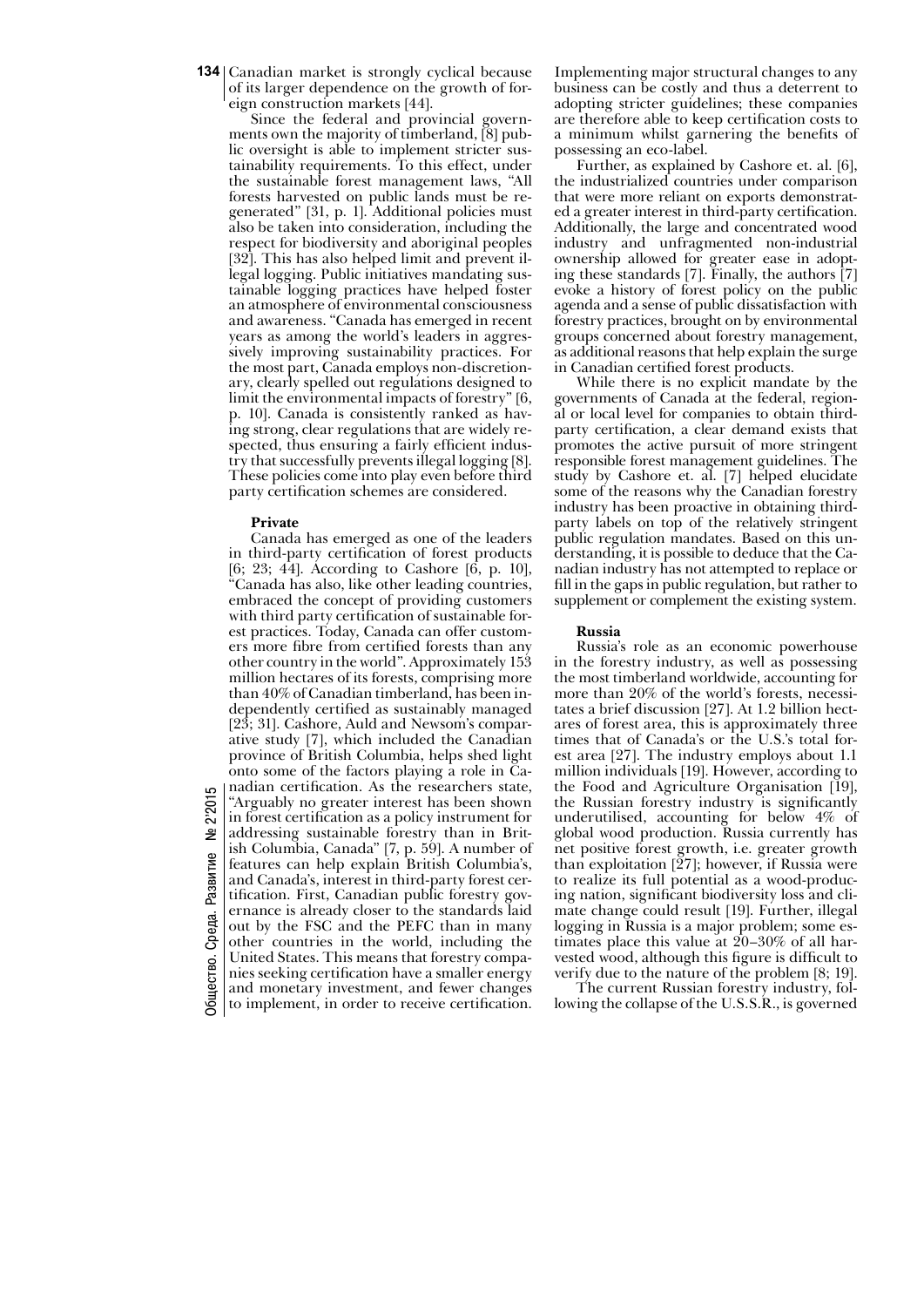ernment owns the majority of the forestland and thus leases permits to private companies for timberland production [8; 19]. Following the collapse of the U.S.S.R. in 1991, the forestry industry underwent a number of major changes relating primarily to the institutions responsible for the management of timberland, leasing and oversight; this has added to an already disorganized forestry sector that is extremely difficult to regulate, manage and supervise due to widespread corruption and a complex bureaucratic administration [8; 19].

Third-party certification currently accounts for approximately 9% of Russian forest area and has begun to grow at a rapid rate, in spite of a slower start than many industrialized nations [23]. Despite the small percentage of total forest area, the absolute area of privately verified timberland, totalling more than 36 million hectares [23], demonstrates a clear demand for labelled wood products. It was not until 2000 that the Russian forestry industry even began to recognize and pursue thirdparty oversight, and was not until 2005 that the market really began to take-off [19]. One of the reasons for this was the amendment to the Lacey Act in 2008 that explicitly banned the import of illegally harvested wood products. FSC and PEFC certified harvested wood ensures that these goods have been legally obtained [19]. Further, in 2010, the European Union adopted stricter regulations addressing illegal logging; not only was the acquisition of illegally obtained wood products forbidden by law, as has been the case since 2003, companies purchasing these products must do due diligence. This means that the companies must actively ensure that the purchased goods are of legal origin according to national legislation of the exporting country. Section 19 of the legislation explicitly names third-party certifiers as an acceptable means to perform this due diligence [14]. Hence, a European company that purchases certified wood has undergone the process of due diligence. As a major importer of Russian wood products, especially plywood, this regulatory change had a major impact on the Russian forestry industry's desire to obtain third-party certification.

The FAO has evaluated three potential scenarios for the future of the Russian forestry sector, stressing the "innovative scenario", in which Russia heavily invests in increasing wood-production and associated technological innovation, coupled with a major emphasis on sustainable forestry management, primarily through third-party certification programmes [19]. A number of the Food and Agriculture Organization's (2012) main recommendations include increasing effective supervision and

similar to that of Canada, wherein the gov- streamlining the regulatory process. Further, 1**35** since corruption is a major problem for the Russian forestry sector, the FAO placed considerable emphasis on third-party certification programs.

#### **Conclusion**

This article has explored two different systems of public forestry regulation stemming from two major industrial powers, the United States and Canada. The U.S. employs an entirely privatized system in which forestry companies own and process the land; the Canadian government, on the other hand, owns the timberland and leases permits to private forestry companies for the purpose of resource extraction. Both countries have a long history of wood production and forest exploitation, but demonstrate a number of different characteristics and behaviours. Economically, the United States consumes the majority of its wood products and imports the rest. Canada, on the other hand, is an export-oriented market, that heavily relies on the United States and other international buyers. From a regulatory perspective, the United States exhibits an almost entirely privatized system of forestry governance for commercial timberland; private enterprises own the physical tracts of land and decide in what ways it wishes to yield the resources. Public regulation does not explicitly cover sustainable harvestry practices; however, regulations do exist covering certain elements of environmental and social management, such as the protection of endangered species and limiting pollution. Canada, on the other hand, functions on a two-tiered system. The government, mostly at the provincial level, owns the territory and then leases this territory to private companies. Further, in recent years, Canada has taken significant steps to help ensure sustainable management that goes above and beyond the public regulations of the United States. Russia, as an emerging market in the post-Soviet era, operates a system similar to that of Canada in which the government owns the land and leases the property to private companies for resource extraction. Russia does not employ an explicit sustainable regulatory mandate. Further, corruption and illegal logging have hampered Russia's ability to not only fully reach its potential, but also its capacity to ensure sustainable resource exploitation.

Following the failure of the United Nations Conference on Environment and Development in Rio in 1992 to established strict international forestry guidelines, private regulatory programmes emerged. These programmes, which are based on the idea of private regulation – i.e. not government-led – are voluntary by nature.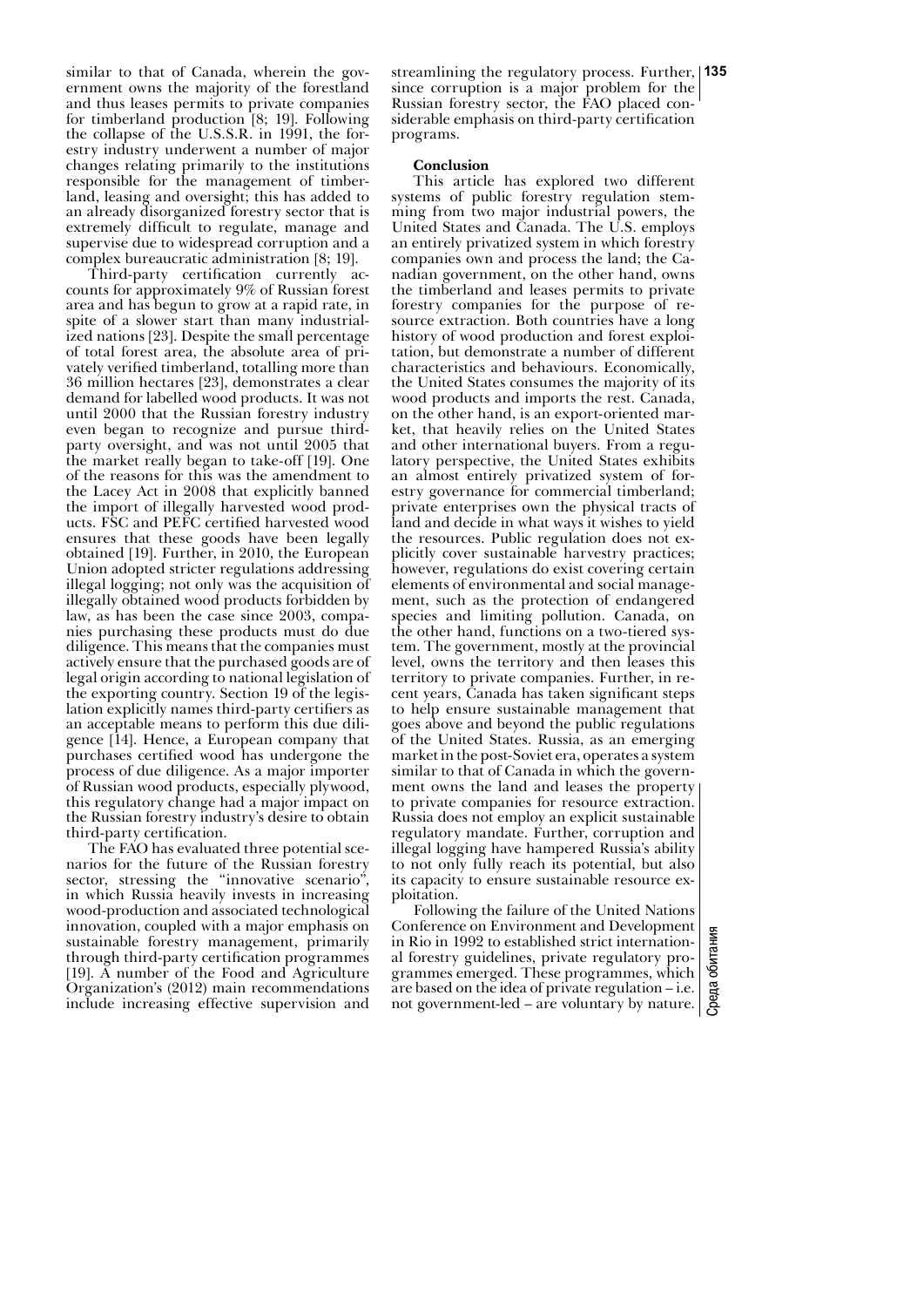**136** | Organisations, mostly private companies, seeking certification for environmental and social good-practices, willingly adhere to one of these private certification programmes. The United States exhibits a much smaller interest in certifying products as a percentage of total timberland compared to Canadian wood producing companies; this now accounts for nearly 40% of all Canadian forests. Thus, Canada is the largest certified wood producer and exporter in the world. Russia, as a major wood-exporter, is extremely susceptible to the demands of its markets. As regulation becomes more stringent in a number of markets, including the United States and the European Union, Russia has begun to seek ever-increasing certification through third-party private organisations. The lack of sustainability requirements by the Russian government and its incapacity to control illegal logging have been citied as primary reasons for obtaining these labels.

While there is little doubt or debate that sovereign national governments retain the ultimate right of regulation over its territory, as

has been the case for hundreds of years and affirmed by recent international treaties, the increasing role of supranational regulation and transnational private governance has begun to take serious root. The normative and pragmatic reasons for which supply and demand has followed this trend are still up for debate; however, there is no doubt that this is a growing phenomenon that is here to stay and expand. As the world is becoming increasingly globalized, private actors are playing a more active role on the international stage. The results and benefits are as of yet unknown, as this supplement and complement to traditional regulation remains in its naissance. As other major forest-producing countries engage in the wood trade, public and private regulation standards are becoming increasingly crucial for the protection of the global ecosystem and climate change management. It is without a doubt that forests play a crucial role in the everyday life of most humans around the world and ensure ecosystem stability; the means to protect and regulate forests is thus of critical importance.

#### **Bibliography:**

- [1] Abbott K., Snidal D. The Governance Triangle: Regulatory Standards Institutions and the Shadow of the State // The Politics of Global Regulation; E. Mattli, N. Woods (eds.). – New Jersey, USA: Princeton University Press, 2009. – P. 44–88.
- [2] Allen R. The Industrial Revolution in Miniature: The Spinning Jenny in Britain, France, and India // The Journal of Economic History. – 2009, № 69(4). – P. 901–927.
- [3] Andonova L., Mitchell R. The Rescaling of Global Environmental Politics // The Annual Review of Environment and Resources. – 2010, № 35. – P. 255–282.
- [4] Breitmeier H., Underdal A., Young O. The Effectiveness of International Environmental Regimes: Comparing and Contrasting Findings from Quantitative Research // International Studies Review. – 2011, № 13. – P. 579–605.
- [5] Cafaggi F. New Foundations of Transnational Private Regulation // Journal of Law and Society. 2011,  $\mathcal{N} \simeq 38(1)$ . – P. 20–49.
- [6] Cashore B. How Canada Compares. International Review of Forest Policy and Regulation. A Summary of a study conducted by Professor Benjamin Cashore, Yale University, July 2004. – Forest Products Association of Canada, 2004.
- [7] Cashore B., Auld N., Newsom D. Governing Through Markets. Forest Certification and the Emergence of Non-State Authority. – New Haven & London: Yale University Press, 2004.
- [8] Contreras-Hermosilla A., Gregerson H., White, A. Forest Governance in Countries with Federal Systems of Government. Lessons and Implications for Decentralization. – Bogor, Indonesia: Center for International Forestry Research (CIFOR), 2008.
- [9] Davenport D. An Alternative Explanation for the Failure of the UNCED Forest Negotiations // Global Environmental Politics. – 2005, № 5(1). – P. 105–130.
- [10] Environmental Protection Agency (EPA). Major Existing EPA Laws and Programs That Could Affect Agricultural Producers. – Environmental Protection Agency. Agricultural Counselor. Office of the Administrator, 2007.
- [11] Environmental Protection Agency (EPA). Forestry. 2013. URL: http://www.epa.gov/agriculture/forestry. html (07.12.2014)
- [12] Espach R. Private Regulation Amid Public Disarray: An Analysis of Two Private Environmental Regulatory Programs in Argentina // Business and Politics. – 2005, № 7(2).
- [13] Espach R. Private Environmental Regimes in Developing Countries. Globally Sown, Locally Grown. New York, USA: Palgrave Macmillan, 2009.
- [14] European Union. Regulation (EU) № 995/2010 of the European Parliament and of the Council of 20 October 2010 // Official Journal of the European Union. 2010, № 53(L295). – P. 1–90.
- [15] Falk R. Revising Westphalia, Discovering Post-Westphalia // The Journal of Ethics. 2002, № 6(4). P. 311-352. [16] Finney J. Forest Resources and Conservation // Annals of the American Academy of Political and Social Sci-
- ence. 1910, № 35(1). P. 67–76. [17] Food and Agricultural Organization (FAO). Global Forest Resources Assessment. Main Report. № 163. –
- Rome, Italy: Food and Agriculture Organization of the United Nations, 2010.